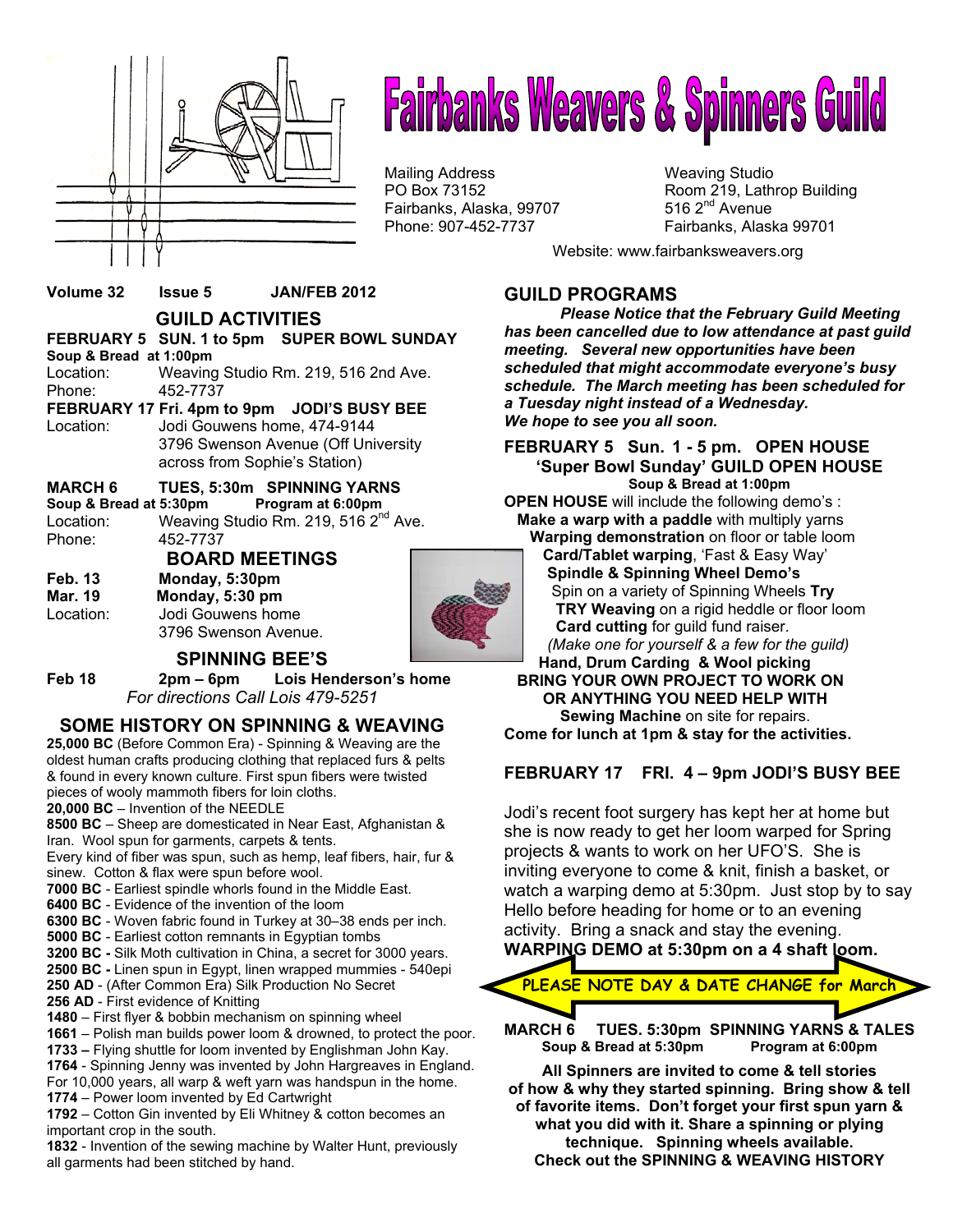| <b>Officers &amp; Board members for 2011-12</b><br><b>OFFICERS FOR 2010</b> |                                                 |          |
|-----------------------------------------------------------------------------|-------------------------------------------------|----------|
| President                                                                   | Jodi Gouwens                                    | 474-9144 |
|                                                                             | Vice President Jasmine Johnson Kennedy 978-5269 |          |
| Secretary                                                                   | Kate Hedstrom                                   | 451-0975 |
| Treasurer                                                                   | <b>Rob Cermak</b>                               | 451-0975 |
| Historian                                                                   | Jane Gregory                                    | 457-7707 |
| Board of Directors:                                                         |                                                 |          |
|                                                                             | Barbara Ebbesson                                | 479-0440 |
|                                                                             | Moxie Pender                                    | 479-8334 |
|                                                                             | Chris Peltzer                                   | 451-0044 |
|                                                                             | Kim Kortenhof                                   | 488-4779 |
| <b>Appointed or Volunteer Positions:</b>                                    |                                                 |          |
| Librarian                                                                   | Barbara Ebbesson                                | 479-0440 |
| Hospitality                                                                 | <b>OPEN</b>                                     |          |
| <b>Newsletter</b>                                                           | Penny Wakefield & Kathy Buckley                 |          |
| Fair Supervisor                                                             | Kate Hedstrom                                   | 451-0975 |
| Workshops                                                                   | Alice Stickney                                  | 479-3425 |
|                                                                             | Penny Wakefield                                 | 457-4124 |
| Dye Garden                                                                  | Gail Mayo                                       | 479-2954 |
| Spinning Group:                                                             | Alice Stickney                                  | 479-3425 |

### **MEMBERS IN THE NEWS**

**LINDE KIENLE & PAM GAJDOS** spent the Holidays & the New Year in Sydney Australia. She is now back in Hawaii but soon heading for the ski hills in Colorado.

**KATE HEDSTROM** as a member of the ARSC 'CRAYONS' will be participating in the local BIZ BEE Spelling Contest at the Westmark on Thursday, February 9<sup>th</sup>, at 7pm. Kate's team has won several times.

A Big THANK YOU to **HELEN HOWARD** for hosting the Winter Picnic and the Spinning Bee this last Saturday. Another big THANK YOU goes to **JODI GOUWENS** for providing healthy snacks for the board members.

### THE ART SC

**FAIRBANKS ARTS ASSOCIATION BEAR GALLERY Exhibits & DEADLINES** 

**Patterns of Influence – Symphony of Light Opening February 3 – 25th** 

 **26TH ANNUAL INTERIOR ARTISANS Exhibition Entry Deadline: April 1st Opening Reception April 6 - 25 For prospectus for these exhibitions: www.fairbanksarts.org** 

**ART EXPO: DATE TO BE ANNOUNCED.** 

**We will need volunteers to demo and sell cards. More info on this later via email from Jodi.** 

**NEXT NEWSLETTER IN EARLY MARCH 2012** 

**If you have a workshops you want to do or would like to see please email with dates, description etc. Send info to info@fairbanksweavers.org** 

#### **Presidents Letter JANUARY 2012**

 Our recent cold snap may have found you wishing for warmer weather and more sun. It is, nonetheless, a wonderful time to spend dreaming of and planning for your next fiber project. Browsing through the many wonderful books, magazines and DVDs on our shelves and in the Library is always a relaxing way to spend a snowy day. Looking at the amazing and talented work of other artists helps to inspire our creativity. So give yourself permission to spend a few hours curled up with a soothing cup of something warm while perusing the many publications in your home library as you plan that next project or try to solve something that is puzzling you about a current project.

 Isn't it wonderful how the return of the sun to our lives in Fairbanks brings renewed energy as we look forward to spring and summer projects. If you have any extra warp on your looms, the Guild would love to have some items suitable for sale at Art Expo on a Saturday, TBA. (To be announced) If you have time, we need volunteers to help man the both and to demo during Art Expo but due to a park scheduling conflict, the date has not been confirmed. An email announcement will fill you in on the details and the date.

 Your help is needed by the Guild. We still need someone to serve as Fair supervisor this summer. Soon we will be nominating Guild officers for the coming year which starts in April. Contact the Weaving Studio if you are willing to volunteer your time to help the Guild function during the next year and would like to know more about what is needed.

 For 2012, I wish each of you a year filled with successful weaving, spinning, dyeing, gardening, and fiberarts projects.

Jodi Gouwens, President

n<br>hannomaanaanaanaanaanaan

#### IN REMEMBRANCE OF

Alice Stickney, Loss of her father. PO Box 273, Ester, AK 99725

Kyo Currier, the loss of her husband, Russell.

Michelle Tripp Wipplinger for the loss of her mother. Michelle, a former Fairbank & Guild workshop Instructor, 5129 Ballard Ave NW Seattle, WA 98107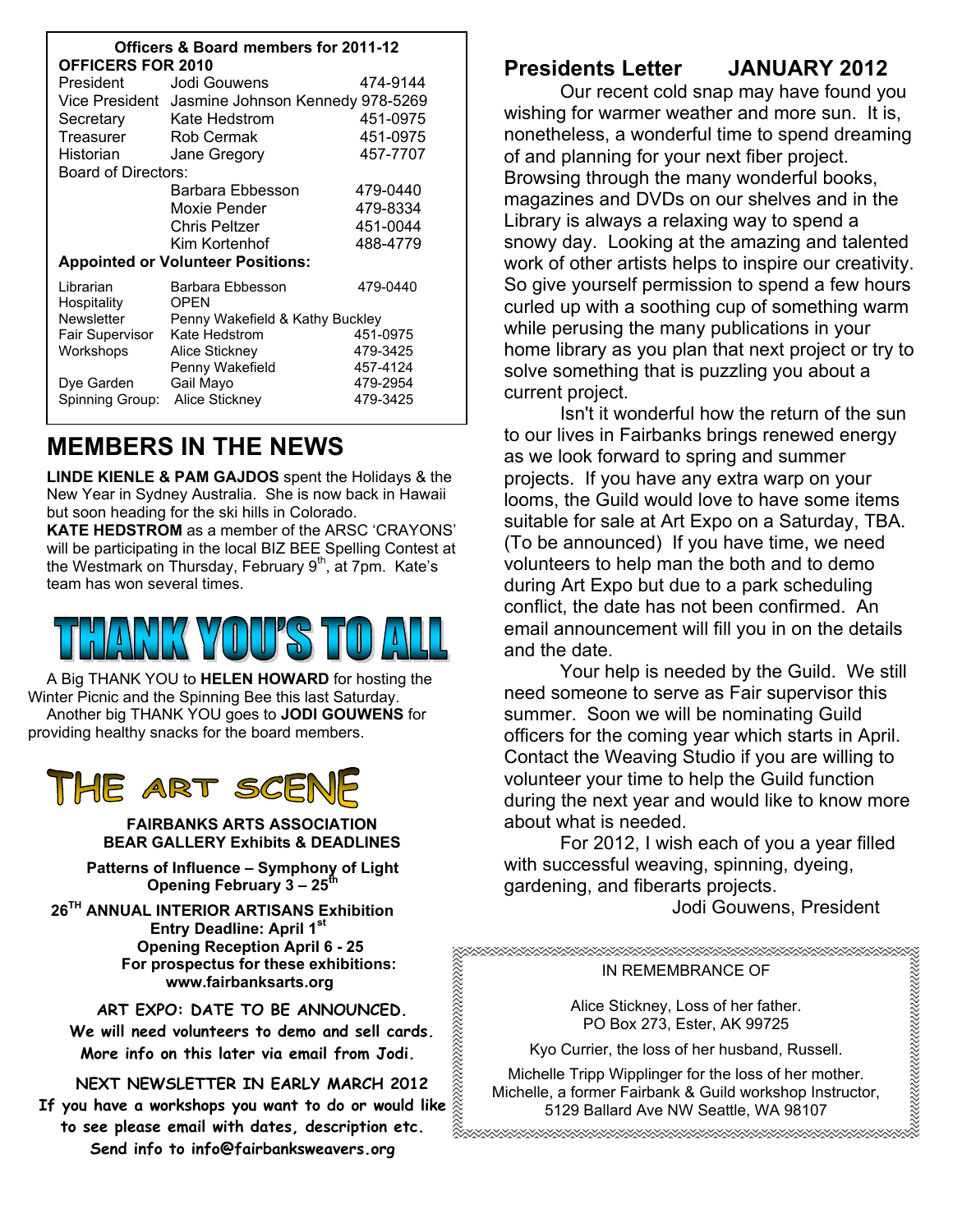#### **START MAKING PLANS for the**

#### **Handweavers Guild of America Convergence**® July 15 – 21 **2012**

#### **Long Beach , California**

Details are online for HGA's *Convergence* 2012 conference REGISTRATION IS OPEN http://www.weavespindye.org The *Convergence* conference includes classes in weaving, spinning, dyeing, basketmaking, and many other fiber techniques. Other activities include tours, lectures, special events and meetings, a runway fashion show, and a vendor hall full of fiber, supplies, and tools.

Anyone interested in going? Give Penny a call, 457-4124

#### **WINTER PICNIC DIP provided by Lois Henderson Here is a tasty dip that you missed at the Winter Picnic**

Spicy Sweet Potato Dip Makes 3.5 cups in 20 minutes 2 large sweet potatoes, peeled and cut into small chunks (but I use the peels too!) 3/4 cup toasted almonds (or walnuts work too) Sprinkle of cayenne pepper -OR- 1 chipotle pepper in adobo sauce (I go very light on this) 5 cloves garlic (I go heavy on this!) 2 tbsp lemon juice 1 tsp smoked paprika 1 tsp ground cumin 1/4 cup extra virgin olive oil salt and pepper to taste Microwave the sweet potato with water 8-10 minutes. Food process everything, drizzling in the olive oil last until completely smooth. Serve at room temperature. You can top with finely diced red onion, chopped scallions, paprika or a dollop of sour cream, also use steamed or roasted carrots for some of the sweet potato. Use with crackers, chips or pita bread.

**FOOD FOR THOUGHT WEAVING CHALLENGE for Annual meeting in APRIL PLAN A WARP TODAY FOR TOWELS OR MATS PLAN ON BRINGING YOUR CHALLENGE to the Annual meeting in April** 

#### **ArtBug Studio:**

Small group and private lessons in the Fiber Arts. Quilting; general sewing & dressmaking; surface design; and more. 748 Gaffney Rd, Studio 104. Contact Gayle Murray Hazen at 457-2786

#### **SHIBORI SCARF WORKSHOP**

http://www.wendysmithwood.com Check out the above website for shibori scarves. Alaskan artist Wendy Smith Wood gives a shibori dye workshop. If enough people are interested we could contact her for a One day workshop. Fee: \$165 plus travel includes all materials. Please email response to info@fairbanksweavers.org

## **WARP up for SPRING PROJECTS**

#### **FEBRUARY 5th, Super SUN. FREE WARPING Session**

 On PADDLE WARPING, MIXED COLORED WARP and a WARPING DEMO for floor or table loom. Practice using a paddle with many threads for the Youth summer program. No hassle, no tangles & with even tension.

 No loom, no problem, we will warp a studio loom that will be used this summer. Warping from A-Z are on the website. INSTRUCTOR: PENNY WAKEFIELD, 457-4124 LOCATION: RM 219, WEAVING STUDIO, 516 2<sup>nd</sup> Ave. HOURS: 1pm to 5pm<br>REGISTER: Call instructo Call instructor, 457-4124, Studio: 452-7737



**To cold to plan or set dates WORKSHOPS PENDING FOR SPRING Antler Basket Workshop in late Spring Another spinning workshop with Lauralee Dyeing workshop with Moxie** 

#### *YOU PICK THE DATE & THE BASKET \*\*\**

For a minimum of 2 people and with 2 weeks notice, you pick the basket and the date. HOURS: 9am - 4:30 pm FEE: Varies according to selected basket

TO REGISTER call JODI at 474-9144

MATERIALS TO BRING: A Lunch

 **NOTE: Jodi will no longer be teaching basket workshops after April so now is the last chance.** 





Alice Stickney's sock blank Alice's hand knitted lace scarf

#### **SOCK BLANK PHOTO GALLERY**

Moxie will be teaching sock blank/scarf blank dye classes this spring. Date TBA. \$80 for three 100gm sock blanks, hands-on dyeing with instructions. The dyed blank can then be used to knit socks, or any knitted item.





Susan Miller's dyed blanks with a sock started **SPINNERS COMING TO ANCHORAGE IN 2013**  Any one know about Amy Tyler or Amelia Garripoli and Celia Quinn. Please give your input to Alice or Penny regarding your choices. We have contacted the Moebius Knitter Cat Bordhi but have not heard whether she is interested in coming to Alaska. Check out website: http://catbordhi.com/ & check out the 'Cast on' UTube video..

http://www.youtube.com/watch?v=LVnTda7F2V4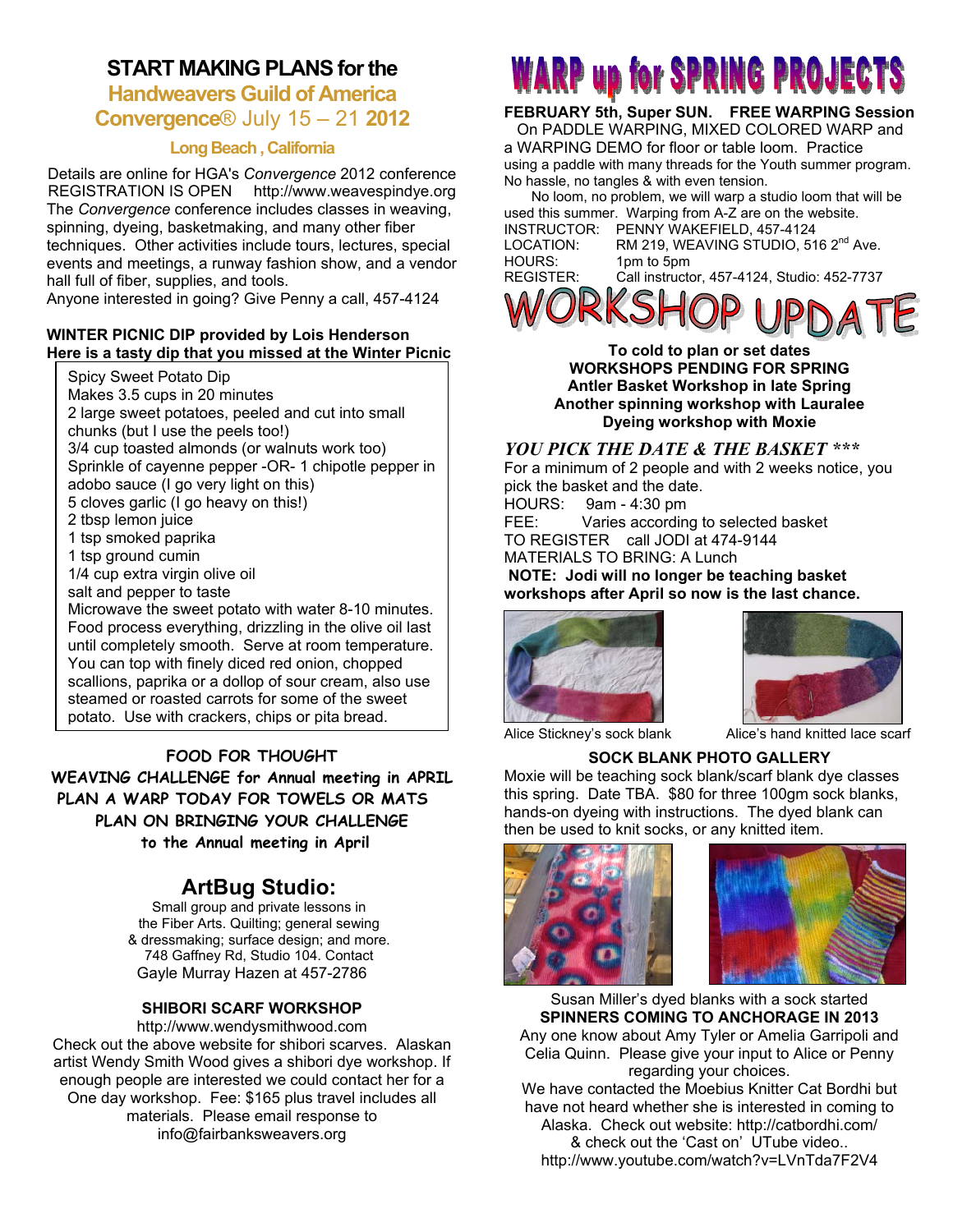#### **IN OUR EMAILBOX:**

**A reply from Lauralee regarding Spring workshops?**  Yes i would like to teach more workshops. It was a blast. Anyone interested in just qiviut spinning? Or silk? Mohair, alpaca, llama or angora? Beginning spinning? Wet felting? needle felting basics? Nuno felting? All of the above? How about early April? I will be gone Feb and in March I live in the most wonderful place in the world. Geez, anyone want to come down here for a weekend workshop near Denali Park in March or May? Email Lauralee at arctic.spinner@yahoo.com

**Looking for someone to spin MUSK OX LAURALEE DELUCA will spin cleaned qiviut for 25.00 per hour or 100.00 per ounce; whichever comes first. Sound kind of silly BUT, if you want it spun super fine, it will cost \$100.00 and take over 4 hours per ounce. She is a fast spinner and can spin very fine. If you want it just fine, it would probably cost \$50 to \$80.00, Coarse, which is actually kind of hard to do would be \$25 to \$50 per oz. Contact me** 

#### **SPINNERS – WOULD YOU BE INTERESTED IN LOCAL FIBER??**

Is there a way to ask any of your spinners if they would be interested in buying local angora wool for spinning? I am raising English angoras for my own spinning interests, and am curious if there might be a local market beyond myself. Thank you for your time, Amy Helmericks amy@untanglingtales.com

#### **REQUEST FOR OLD NYLONS**

I'm looking for old nylons so that I can make felted dryer balls out of my ton of alpaca "3rds". Thanks! Moxie 479-8443 moxie@mosquitonet.com

#### **INTERNET WEAVING SITES TO CHECK OUT**

Weavingtoday.com http://www.weavingtoday.com/ http://www.knittingdaily.com/ http://www.beadingdaily.com



#### **SpinningBatts.com**

Hi I'm spreading the word about **SpinningBatts.com**, a new website that I hope will be of interest to spinners, felters and anyone else who works with loose fibers. SpinningBatts.com uses Etsy's API to display all of the fiber batts currently for sale on Etsy. As SpinningBatts.com only lists fiber batts, we can offer a variety of features that make it easier to search for exactly the right type of batt for a project and the service is entirely free. With SpinningBatts.com, you can search by custom keywords, for the most popular fiber types, by currency, price, color and postage destinations. Once you find the right fiber batt, you're just one click away from the product page on Etsy, where you can make your purchase with all the security and reassurance that Etsy can offer.

#### COMPETITIONS

Weavers are invited to submit entries to **"Complex Weavers: Glamour, Glitter, Glitz**", a traveling, juried exhibit opening at the Hellada Gallery in Long Beach, CA in July 14 - 21 of 2012 to coincide with HGA's Convergence. The show then travels to the Kaplan Gallery at the VisArts Center in Rockville, MD. Opening Sept 4 – October 17th during the Complex Weavers and the Textile Society of America seminars & conferences, September 12 – 15, 2012

Complex Weavers supports hand weavers using weave structures and interlacements beyond plain weave. Complex handwoven structures, regardless of device used to weave them, are welcome.

The jurors, Patrice George, Sandra Rude, and Bhakti Ziek, will evaluate images based on incorporation of the theme, originality and diversity of weave structure, technical excellence, aesthetics, and visual impact.

**Deadline for entries March 23, 2012** 

Download the prospectus and entry form at http://www.complex-weavers.org/ggg1110.pdf For further information, contact Penny, 457-4124 regarding info on Complex Weavers

#### **WEAVING CLASSES - SPRING 2012**

**ART 127: INTRO TO WEAVING** If you are intersted in weaving you can join at anytime. The class is divided into sections with Tapestry, Sampler, Alpaca Scarf & final project. It is not too late to join, arranging time for afternoon or evenings on Tuesday or Thursday.

**ART 227: WOVEN FABRIC DESIGN: UNITS** Students will warp and weave 5 to 7 handwoven samples of UNIT weave structures. (Doubleweave, Summer & Winter, Bronson Lace, Tied Overshot, Pique, Taquete, Double two tie (plaited twill)) to design textiles for a variety of purposes, exploring the interrelationship of color, texture, and pattern. The final project will be to design and execute one of the above structures. This class is also on Tuesday and Thursday and can arranged for afternoon or evenings. Contact Instructor: Penny Wakefield, 452-7737